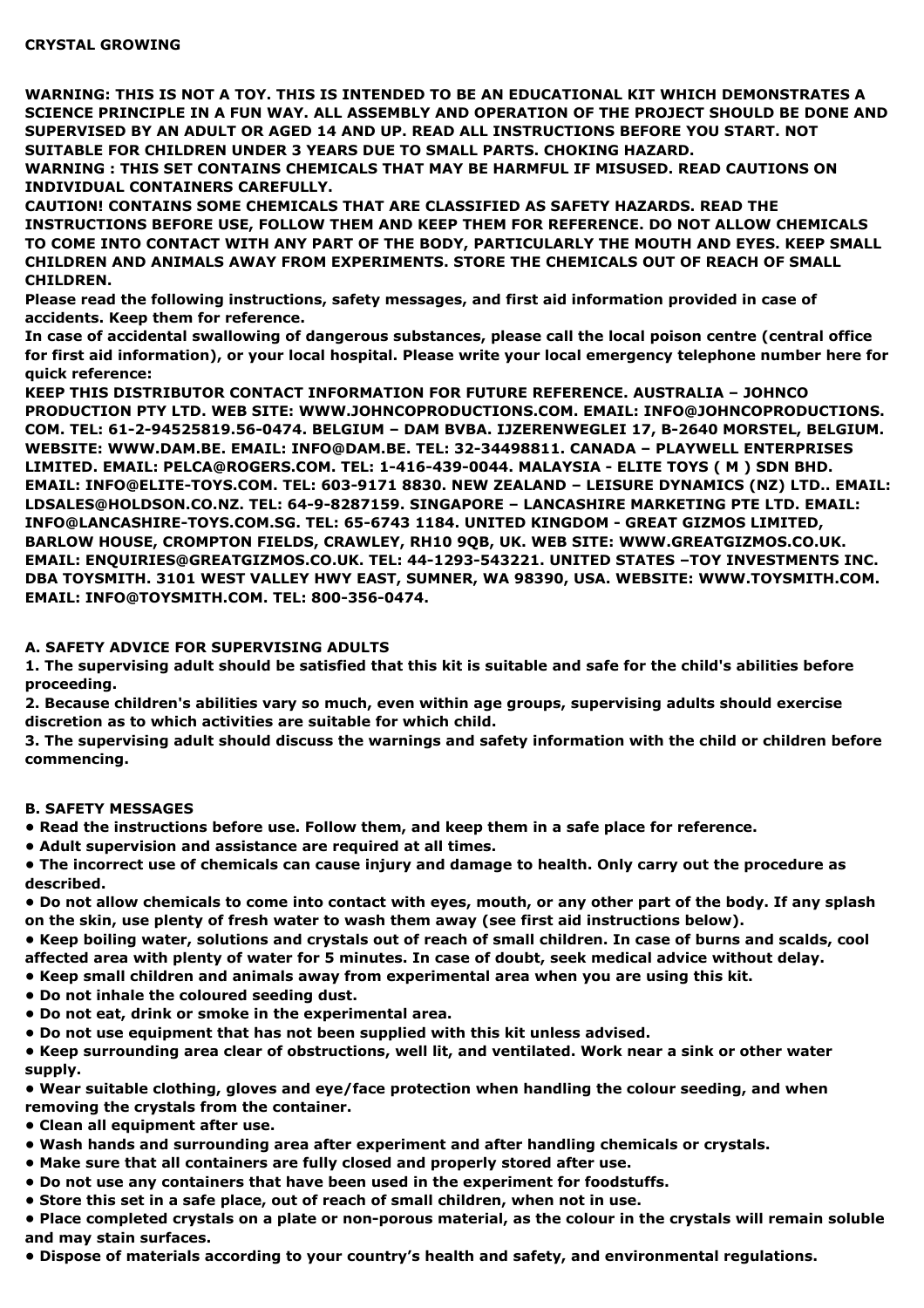## **C. FIRST AID**

**If chemical or solution contacts skin, immediately rinse with soap and water. If chemical or solution contacts** eye, immediately rinse with large amount of water for at least 15 minutes. If irritation occurs, seek medical attention. If chemical is inhaled, breathe fresh air. If symptom occurs, seek medical attention. If chemical or **crystal, or solution is swallowed, immediately rinse mouth with water, drink large quantity of milk or water, and seek medical attention or call your poison control centre.**









3 x large bags containing white crystal compounds 3 x small bags containing seeding mixture

- 1 x stirring bowl
- 1 x stirring spoon



Display bases [1 large, 2 medium & 4 small)



2 medium & 4 small)



Ring-shaped templates  $\lceil 1 \rceil$  large, 2 medium & 4 small)

# **D. CONTENTS**

**3 x large bags containing white crystal compound\* (a base compound called Monoammonium Phosphate), 3 x** small bags containing seeding mixture\*, 1 x large display base with hexagonal transparent cover, 2 x medium **display bases with hexagonal transparent covers, 4 x small display bases with hexagonal transparent covers,** 1 x stirring bowl, 1 x stirring spoon, 1 x large ring-shaped template, 2 x medium ring-shaped templates, 4 x **small ring-shaped templates and detailed instructions.**

Also needed, but not included in this kit: a jar of steaming hot water, a measuring jug, an apron, protective **goggles, and rubber gloves.**

#### **\*Important Remarks:**

**1. Different colour seeding mixtures contain the following chemicals: White seeding: Aluminium Potassium Sulfate. Blue Seeding: Aluminium Potassium Sulfate, Sodium Chloride & Brilliant Blue FCF. Red Seeding: Aluminium Potassium Sulfate & Amaranth. Please be aware that the red and blue seeding mixtures are** intensely coloured. While they help produce beautiful crystals, take care not to spill any coloured solution or **seeding mixture! Though any stains on your skin would be temporary, they may leave permanent stains on some clothing or surfaces. Therefore, please wear an apron and rubber gloves when handling the colour** seeding. Cover the work place with old newspaper, and clean it after the experiment. Dispose of the coloured **solution properly, to avoid staining the washing sink/drain.**

**2. The white crystal compound (Monoammonium Phosphate) is hygroscopic: it tends to "capture" humidity contained in the air, and this phenomenon creates links between crystals. The material may become hard (caking), but can very easily be separated afterwards, rather like sugar.**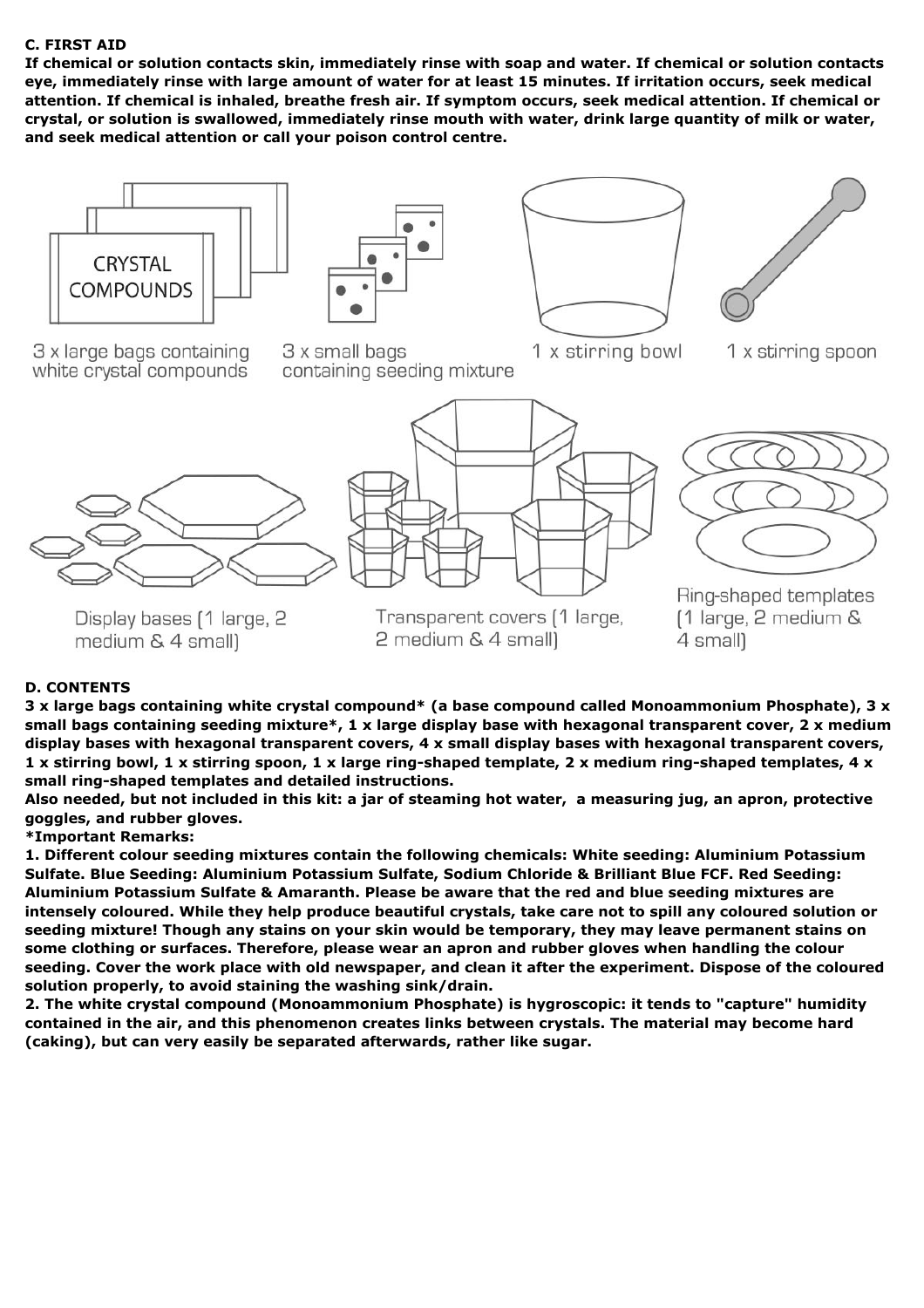

## **E. MAKING THE LARGE-SIZED CRYSTALS**

Adult supervision is required at all times. As the solution and the crystal may stain, cover your work area with **old newspaper beforehand. Take great care with hot water and solutions. Becareful when handling your crystals, as the spines are very sharp and are easily broken!**

1. You need 200 ml (6.7 fl.oz.) of hot water to grow your crystals. Use boiling water (at 100°C (212°F)) if possible, as this makes the crystals grow best. Use a measuring jug to measure the 200 ml (6.7 fl.oz.) of hot or boiling water, and pour this into the stirring bowl. (Do not use the hexagonal transparent cover for this **purpose, as the hot water will deform the thin plastic.)**

2. Now add the contents of ONE large bag (the white crystal compound) to the water. Stir until all the powder has dissolved to make a solution. Allow 15 minutes for the solution to cool in the stirring bowl until it is warm **(not too cool, not too hot, and ideally around 40°C (104°F)).**

3. Pour the solution into the large hexagonal transparent cover, which will also be used for growing crystals. **Allow another 30 minutes for the solution to stabilize.**

4. Now take one small bag containing the seeding mixture. Choose your colour seeding or refer to section H to mix the seeding mixtures for different colours. Using the stirring spoon (make sure it's clean and dry before use), gently sprinkle all the seeding mixture over the surface of the warm solution. The particles should sink and spread evenly over the base of the large transparent cover. DO NOT STIR THE SOLUTION. Also try not to disturb any of the base compound that may have fallen to the bottom of the large transparent cover. Note: **handle the seeding mixture with care, as the pigment may cause stains.**

5. The crystals need a temperature above 20°C (68°F) to grow properly. Carefully put the large transparent cover in a warm room, or on top of your refrigerator, where it will be warm. Place a piece of kitchen paper under the transparent cover as a mat. DO NOT PUT THE BASE ON THE LARGE TRANSPARENT COVER. Choose a place where the transparent cover will remain undisturbed for at least 15 hours, to allow the crystals to start growing. Observe the crystals every few hours. In normal conditions, your crystals will start to grow in the first day and reach a width of about 50mm (about 2 ins) and a height of about 40mm (about 1.5 ins) in 4 to 7 days. The size will vary depending on the environment in which the crystals are growing. If the environment is cold or humid, it will take longer for them to grow. In some cases it could take weeks. SO PLEASE BE **PATIENT. It will be worth the wait!**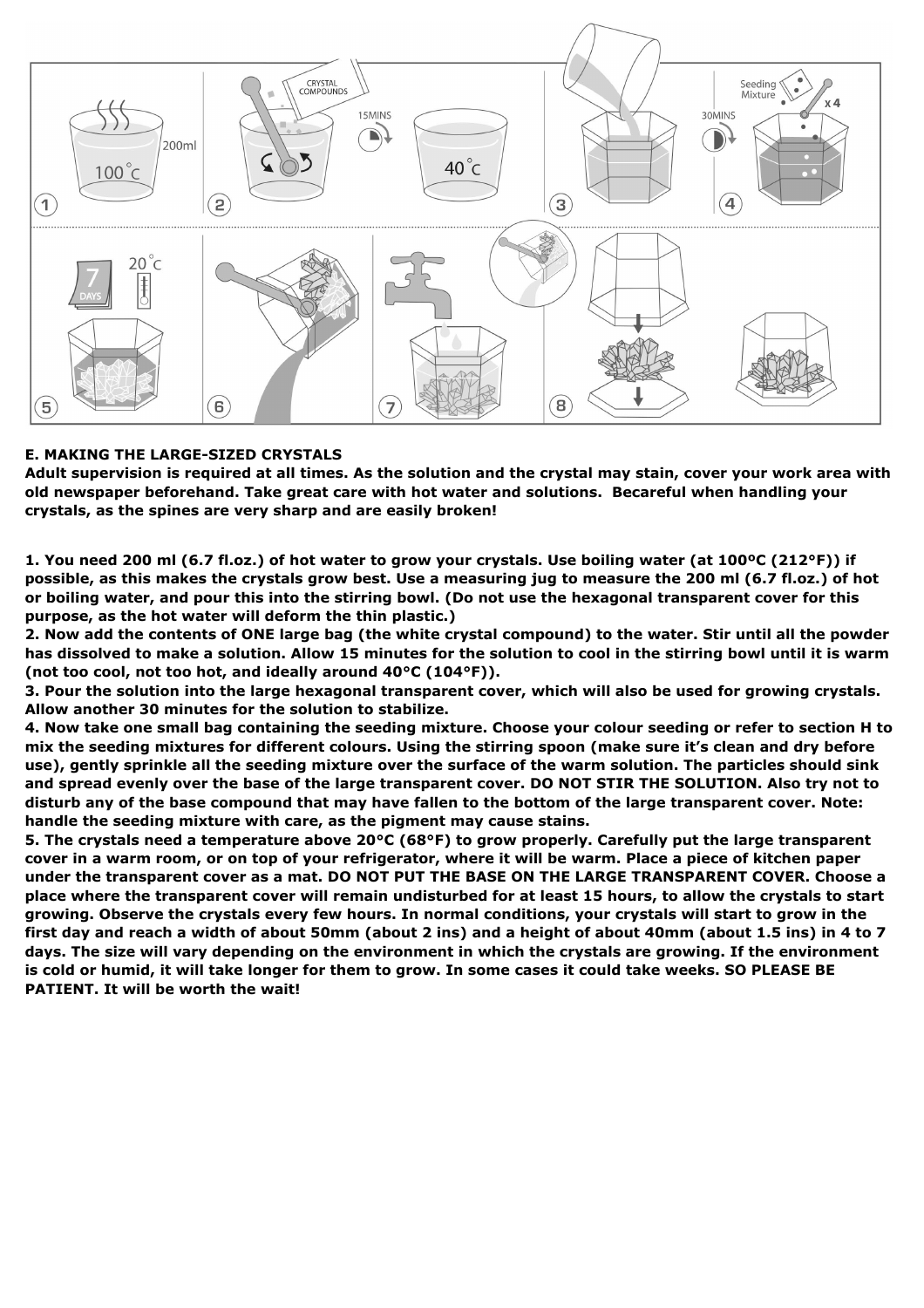

Note: On days 2-3 of the growing process, some small crystal flakes may start to grow around the inner wall of the transparent cover. This effect is called "crystal climbing". To avoid these small crystal flakes eventually **growing out of the transparent cover and staining the table top, gently remove the small crystals without** disturbing the solution, and place the ring-shaped template provided on top. This will stop the further growth **of crystal flakes. Please refer to SECTION J for more details on crystal climbing.**

**6. When the crystals have reached the size described above, drain away the remaining solution. Use the** stirring spoon to hold the crystals in the large transparent cover as you tip it up. Once the solution is poured **away, you cannot use it again, so DO MAKE SURE THAT YOUR CRYSTALS HAVE GROWN BEFORE YOU POUR** AWAY THE SOLUTION. For coloured solutions, you could shine a torch into the solution to see if crystals have **grown.**

7. Gently rinse the crystals with fresh water for a few seconds, and pour away the water. Do not wash the crystals for too long, or they will be dissolved by the water. Now carefully take the crystals out and place **them on kitchen paper for drying. Rinse the large transparent cover with fresh water as well.**

8. When the crystals and the transparent cover are completely dry, put the crystals on the large display base **and cover them with the transparent cover to protect them from moist air. Congratulations! Your crystals are complete. Display them as part of your crystal collection.**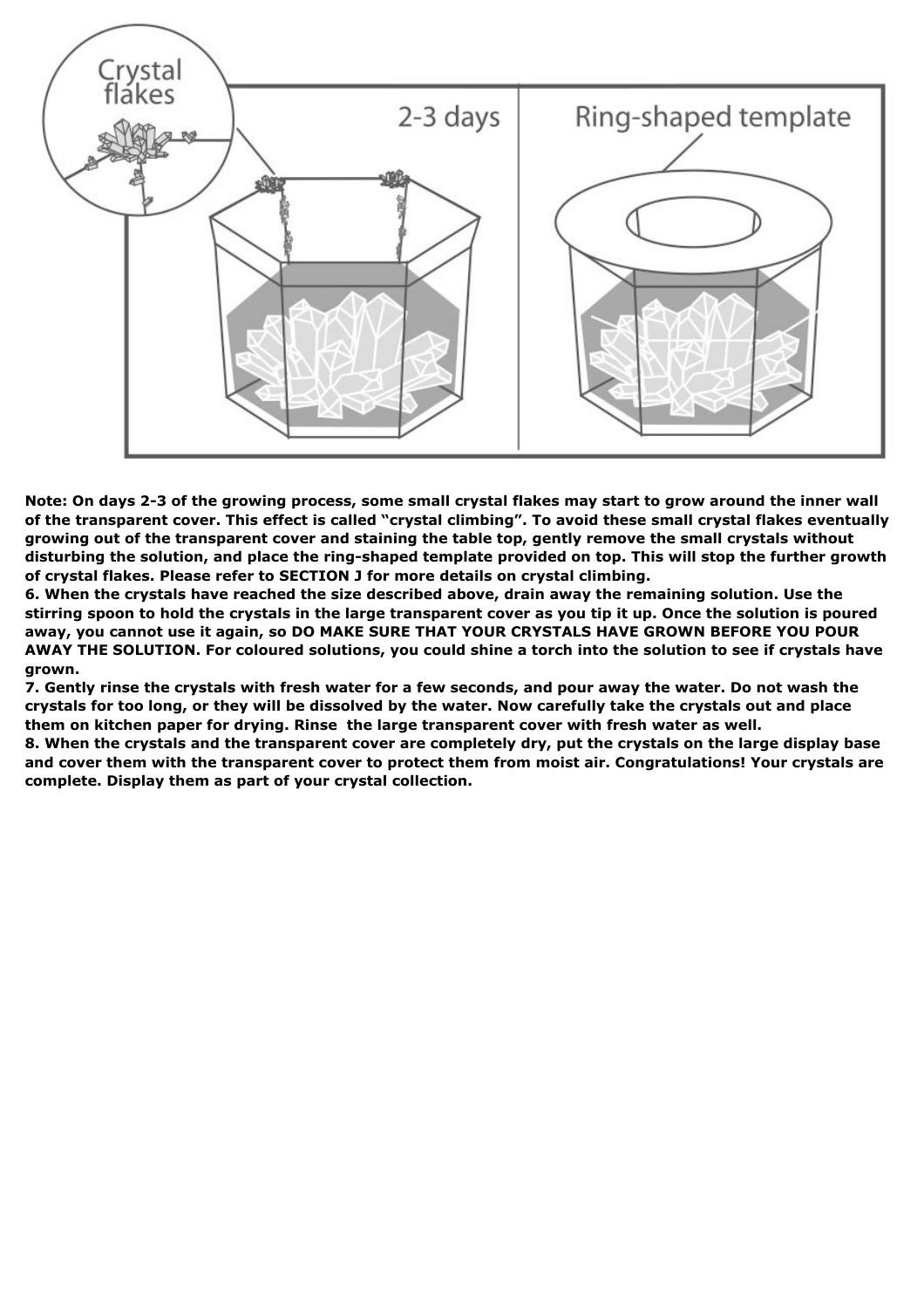

# **F. MAKING THE MEDIUM-SIZED CRYSTALS**

**1-2. Refer to steps 1-2 in SECTION E.**

**3. Pour the solution evenly into 2 medium hexagonal transparent covers. Allow another 30 minutes for the solution to stabilize.**

4. Now take one small bag (containing the seeding mixture). For each warm solution, using the stirring spoon (make sure it's clean and dry before use), gently sprinkle 2 spoons of the seeding mixture (about half of all the seeding mixtures) over the surface. The particles should sink and spread evenly over the bases of the transparent cover. DO NOT STIR THE SOLUTION. Also try not to disturb any of the base compound that may have fallen to the bottom of the transparent covers. Note: handle the seeding mixture with care, as the **pigment may cause stains.**

**5-7. Refer to the steps 5-7 in SECTION E.**

Note: In normal conditions, your medium-sized crystals will reach a width of about 30mm (about 1.2ins) and a height of about 25mm (about 1in) in 4 to 7 days. The size will vary depending on the environment in which **the crystals are growing.**

8. When the crystals and the transparent covers are completely dry, put the crystals on the display bases and **cover them with the transparent covers to protect them from moist air. Congratulations! You have made medium-sized crystals!**



# **G. MAKING THE SMALL-SIZED CRYSTALS**

**1-2. Refer to steps 1-2 in SECTION E.**

**3. Pour the solution evenly into 4 small hexagonal transparent covers. Allow another 30 minutes for the solution to stabilize.**

4. Now take one small bag (containing the seeding mixture). For each warm solution, using the stirring spoon (make sure it's clean and dry before use), gently sprinkle 1 spoon of the seeding mixture (about 1/4 of all the **seeding mixtures) over the surface. The particles should sink and spread evenly over the bases of the** transparent cover. DO NOT STIR THE SOLUTION. Also try not to disturb any of the base compound that may have fallen to the bottom of the transparent covers. Note: handle the seeding mixture with care, as the **pigment may cause stains.**

**5-7. Refer to steps 5-7 in SECTION E.**

Note: In normal conditions, your small crystals will reach a width of about 25mm (about 1in) and a height of about 20mm (about 0.8ins) in 4 to 7 days. The size will vary depending on the environment in which the **crystals are growing.**

8. When the crystals and the transparent covers are completely dry, put the crystals on the display bases and **cover them with the transparent covers to protect them from moist air. Congratulations! The small-sized crystals are complete!**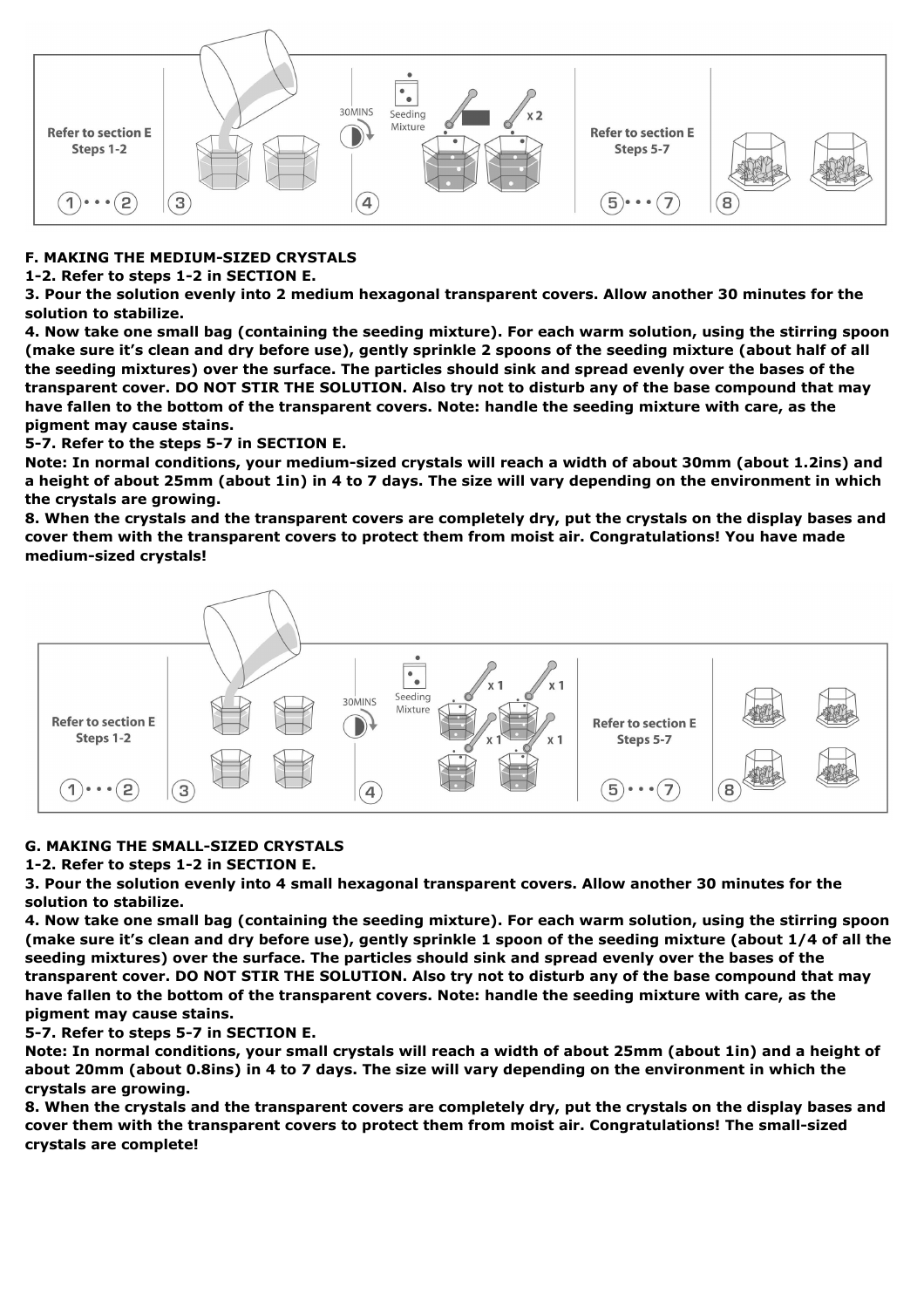| For large-sized crystals: | Purple                   | Pink     | Light blue |
|---------------------------|--------------------------|----------|------------|
| <b>Red Seeding</b>        | 2 spoons                 | 2 spoons | $\equiv$   |
| <b>Blue Seeding</b>       | 2 spoons                 | $\equiv$ | 2 spoons   |
| <b>White Seeding</b>      | $\overline{\phantom{a}}$ | 2 spoons | 2 spoons   |

| For medium-sized crystals: | Purple | Pink                     | Light blue |
|----------------------------|--------|--------------------------|------------|
| <b>Red Seeding</b>         | spoon  | spoon                    | $\sim$     |
| <b>Blue Seeding</b>        | spoon  | $\overline{\phantom{a}}$ | spoon      |
| <b>White Seeding</b>       | $\sim$ | spoon                    | spoon      |

| For small-sized crystals: | Purple      | Pink        | Light blue  |
|---------------------------|-------------|-------------|-------------|
| <b>Red Seeding</b>        | $0.5$ spoon | 0.5 spoon   | $\sim$      |
| <b>Blue Seeding</b>       | $0.5$ spoon | $\equiv$    | $0.5$ spoon |
| <b>White Seeding</b>      | $\equiv$    | $0.5$ spoon | 0.5 spoon   |

### **H. HOW TO MIX COLOURS**

With the three colour seeding mixtures provided, you can mix them up to make crystals of different colours. **The following tables list the numbers of spoon(s) of different seeding mixtures needed for each result.**

**For large-sized crystals:**

**Purple = 2 spoons of red seeding + 2 spoons of blue seeding Pink = 2 spoons of red seeding + 2 spoons of white seeding**

**Light Blue = 2 spoons of blue seeding + 2 spoons of white seeding**

**For medium-sized crystals:**

**Purple = 1 spoon of red seeding + 1 spoon of blue seeding**

**Pink = 1 spoon of red seeding + 1 spoon of white seeding**

**Light Blue = 1 spoon of blue seeding + 1 spoon of white seeding**

**For small-sized crystals:**

**Purple = 0.5 spoon of red seeding + 0.5 spoon of blue seeding**

**Pink = 0.5 spoon of red seeding + 0.5 spoon of white seeding**

**Light Blue = 0.5 spoon of blue seeding + 0.5 spoon of white seeding**

# **I . HOW DOES IT WORK?**

When you add the crystal compound to hot water, it breaks up into tiny particles in the water. These particles are far too small to see. The liquid is then called a solution of the powder. In fact, it's called a saturated solution, because if you stir in more powder, no more will dissolve. Slowly, the water cools, and some water **evaporates. Now, the water can't keep all the particles dissolved, and some begin joining together again.** More particles join them, and over time, groups of particles come together. The particles join up in an **organised way, making the crystals that you see, with straight edges and flat faces.**

#### **J. WHAT IS CRYSTAL CLIMBING?**

**Crystal climbing refers to the phenomenon of small crystal flakes growing around the inner wall of the transparent cover during the crystal growing process. The crystal flakes are formed because liquid moves up through the tiny gaps between the crystals themselves and between the crystals and the transparent cover** (this movement is called capillary action), and then as the water evaporates, it allows crystal flakes to grow. **If this happens, refer to the resolving instructions in SECTION E – Step 5.**